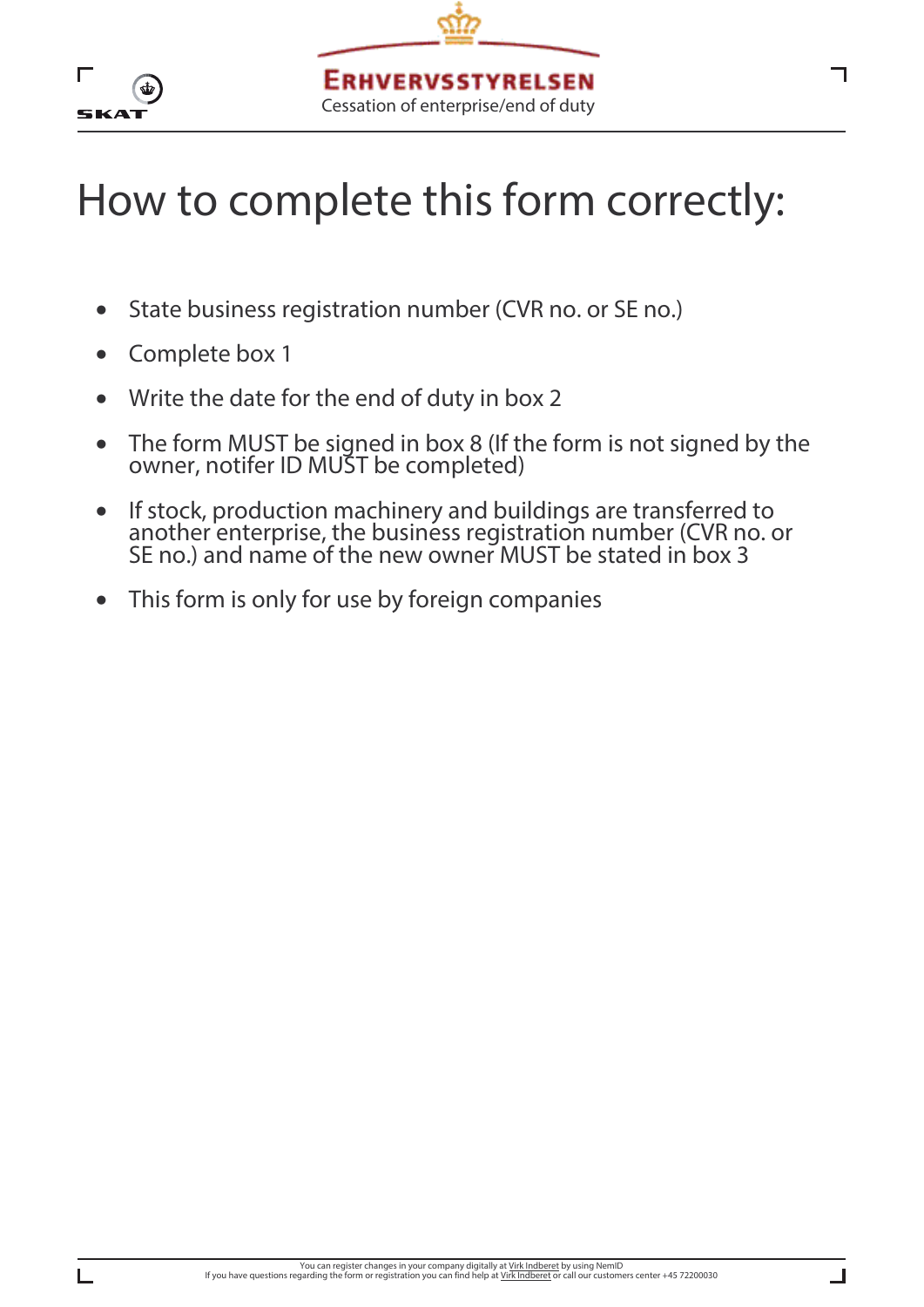|            | 5KA1                                                                                                                                                       |                                                                                                                                                                                                                                                                                                              | <b>ERHVERVSSTYRELSEN</b><br>(Use for full or partial cessation/end) | Cessation of enterprise/end of duty - page 1 |                                                            |                                                                                                                                                                                          |  |  |  |
|------------|------------------------------------------------------------------------------------------------------------------------------------------------------------|--------------------------------------------------------------------------------------------------------------------------------------------------------------------------------------------------------------------------------------------------------------------------------------------------------------|---------------------------------------------------------------------|----------------------------------------------|------------------------------------------------------------|------------------------------------------------------------------------------------------------------------------------------------------------------------------------------------------|--|--|--|
|            | Erhvervsstyrelsen<br>Langelinie Alle 17<br>2100 København Ø<br>Eller virksomhed@erst.dk                                                                    |                                                                                                                                                                                                                                                                                                              |                                                                     |                                              | Must be completed $\blacktriangleright$                    | Business registration number (CVR no. or SE no.):                                                                                                                                        |  |  |  |
| Box 1      | Name<br>Name of enterprise (must be completed)                                                                                                             |                                                                                                                                                                                                                                                                                                              | Name of owner (not for companies)                                   |                                              |                                                            | Telephone no.                                                                                                                                                                            |  |  |  |
|            | Address (c/o, street, number, street etc.)                                                                                                                 |                                                                                                                                                                                                                                                                                                              |                                                                     |                                              |                                                            | Mobile no.                                                                                                                                                                               |  |  |  |
| Enterprise | Post code                                                                                                                                                  | City/town                                                                                                                                                                                                                                                                                                    |                                                                     |                                              |                                                            | E-mail                                                                                                                                                                                   |  |  |  |
| Private    | Private address (c/o, street, number, floor etc.)                                                                                                          |                                                                                                                                                                                                                                                                                                              |                                                                     |                                              |                                                            | Telephone no.                                                                                                                                                                            |  |  |  |
|            | Post code                                                                                                                                                  | City/town                                                                                                                                                                                                                                                                                                    |                                                                     |                                              |                                                            | Mobile no.                                                                                                                                                                               |  |  |  |
|            |                                                                                                                                                            | Certificate of cessation will be sent to the private address, if stated.                                                                                                                                                                                                                                     |                                                                     |                                              |                                                            |                                                                                                                                                                                          |  |  |  |
| Box 2      |                                                                                                                                                            | The enterprise is to be deregistered for (must be completed)<br>Date of cessation(ddmmyyyy):                                                                                                                                                                                                                 |                                                                     |                                              | Date of cessation(ddmmyyyy):                               |                                                                                                                                                                                          |  |  |  |
|            | VAT:<br>Income tax and<br>social security cont.:                                                                                                           | the contract of the contract of the con-<br>Date of cessation(ddmmyyyy):<br>the contract of the con-                                                                                                                                                                                                         |                                                                     | Imports:<br>Eksports:                        | Date of cessation(ddmmyyyy):<br>and the state of the state |                                                                                                                                                                                          |  |  |  |
|            | ATP:                                                                                                                                                       | Date of cessation(ddmmyyyy):<br>the contract of the contract of                                                                                                                                                                                                                                              |                                                                     | Other taxes*:                                | Date of cessation(ddmmyyyy):<br>and the con-               | $\sim$ 1.00                                                                                                                                                                              |  |  |  |
|            | Payrolltax:                                                                                                                                                | Date of cessation(ddmmyyyy):<br>$\pm$<br>$\blacksquare$<br>$\sim$ 1.1                                                                                                                                                                                                                                        |                                                                     | Name of tax*:                                |                                                            |                                                                                                                                                                                          |  |  |  |
|            |                                                                                                                                                            | The business registration number (CVR no.) will be cancelled when all obligations cease (only applies for personally owned enterprises).                                                                                                                                                                     |                                                                     |                                              |                                                            |                                                                                                                                                                                          |  |  |  |
| Box 3      | Are you selling the enterprise or parts of it?<br>a. Business/personal registration no.<br>Name and address:<br>(CVR no./CPR no.) of new owner or manager: |                                                                                                                                                                                                                                                                                                              |                                                                     |                                              |                                                            |                                                                                                                                                                                          |  |  |  |
|            |                                                                                                                                                            | b. State the sector/industry you are continuing in, if you are only selling part of your enterprise.<br>Describe the sector/industry and select a sector code from the Danish Industrial Classifications                                                                                                     |                                                                     |                                              |                                                            | Sector code (6 characters)                                                                                                                                                               |  |  |  |
|            |                                                                                                                                                            |                                                                                                                                                                                                                                                                                                              |                                                                     |                                              |                                                            | c. If you are renting out real property to a business, please also fill out and enclose the form "Application for voluntary registration of renting, leasing, and sale of real property" |  |  |  |
|            |                                                                                                                                                            | Boxes 4-6 are only relevant for deregistration from VAT and part sale of the enterprise                                                                                                                                                                                                                      |                                                                     |                                              |                                                            |                                                                                                                                                                                          |  |  |  |
| Box 4      |                                                                                                                                                            | Are you selling stock to another enterprise registered for VAT or are you taking the stock for your own private use?                                                                                                                                                                                         |                                                                     |                                              |                                                            |                                                                                                                                                                                          |  |  |  |
|            |                                                                                                                                                            | a. State the sales price of the stock if you are selling it to another enterprise registered for VAT.<br>You should not demand input VAT when you transfer the stock to another enterprise registered for VAT.<br>State the total purchase and manufacture cost if you are taking the stock for private use. |                                                                     |                                              |                                                            | Write amount!<br>Remember to state the new owner in box 3a.                                                                                                                              |  |  |  |
|            |                                                                                                                                                            | b. If you have deducted VAT from the purchase, you should calculate VAT on the purchase and manufacture cost. The<br>value should be stated and the VAT stated as "Output VAT" in your final VAT return.                                                                                                     |                                                                     |                                              | $DKK$ $-$                                                  | Write amount!                                                                                                                                                                            |  |  |  |
|            | "Output VAT" box.                                                                                                                                          | c. In all other cases, you should calculate VAT on the sales price according to the ordinary rules and state the VAT in the                                                                                                                                                                                  |                                                                     |                                              |                                                            |                                                                                                                                                                                          |  |  |  |

┙